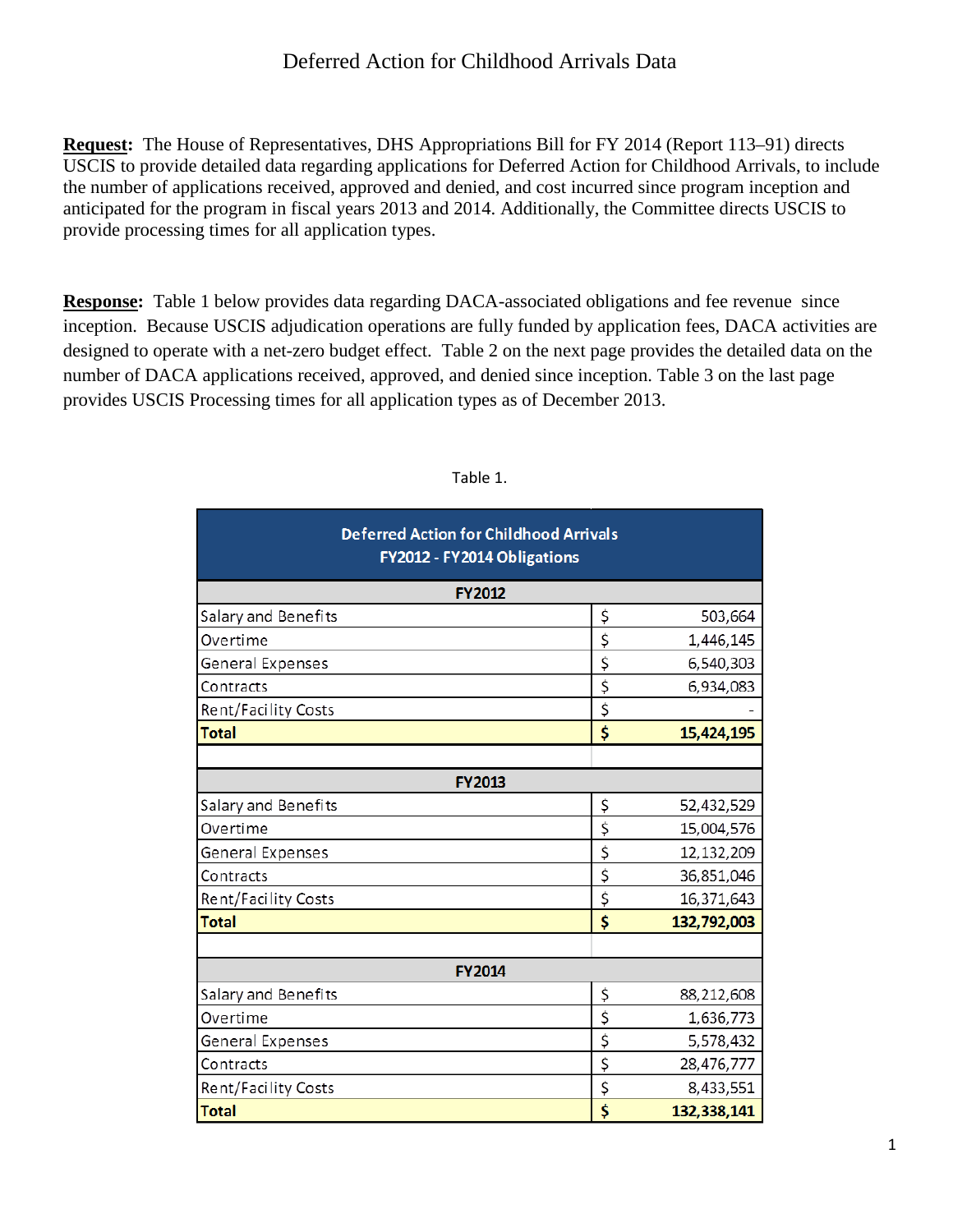## Table 2.



## U.S. Citizenship and Immigration **Services**

Number of I-821D, Consideration of Deferred Action<br>for Childhood Arrivals by Fiscal Year, Quarter, Intake,<br>Biometrics and Case Status: 2012-2014 First Quarter

|                                        |                                                               |        |                                                |                                      |                                             | Requests by Intake, Biometrics and Case Status     |                        |                      |                       |  |
|----------------------------------------|---------------------------------------------------------------|--------|------------------------------------------------|--------------------------------------|---------------------------------------------|----------------------------------------------------|------------------------|----------------------|-----------------------|--|
|                                        | Intake <sup>1</sup>                                           |        |                                                | <b>Biometrics</b> <sup>6</sup>       | Case Review <sup>8</sup>                    |                                                    |                        |                      |                       |  |
| Period                                 | Requests Accepted <sup>2</sup> Requests Rejected <sup>3</sup> |        | <b>Total Requests</b><br>Received <sup>4</sup> | Average<br>Accepted/Day <sup>5</sup> | <b>Biometrics</b><br>Scheduled <sup>7</sup> | <b>Requests Under</b><br><b>Review<sup>9</sup></b> | Approved <sup>10</sup> | Denied <sup>11</sup> | Pending <sup>12</sup> |  |
| <b>Fiscal Year - Total<sup>6</sup></b> |                                                               |        |                                                |                                      |                                             |                                                    |                        |                      |                       |  |
| 2012                                   | 152,420                                                       | 5,372  | 157,792                                        | 4,763                                | 124,055                                     | 29,747                                             | 1,687                  | ٠                    | 150,733               |  |
| 2013                                   | 427,601                                                       | 16,352 | 443,953                                        | 1,704                                | 445,013                                     | 44,987                                             | 472,473                | 11,191               | 94,670                |  |
| 2014 (YTD)                             | 30,673                                                        | 5,636  | 36,309                                         | 495                                  | 28,679                                      | 22,712                                             | 47,655                 | 4,777                | 72,911                |  |
| <b>Cumulative Totals</b>               | 610,694                                                       | 27,360 | 638,054                                        | 1,770                                | 597,747                                     | N/A                                                | 521,815                | 15,968               | N/A                   |  |
|                                        |                                                               |        |                                                |                                      |                                             |                                                    |                        |                      |                       |  |
| <b>Fiscal Year 2014 by Quarter</b>     |                                                               |        |                                                |                                      |                                             |                                                    |                        |                      |                       |  |
| Q1. October - December                 | 30,673                                                        | 5,636  | 36,309                                         | 495                                  | 28,679                                      | 22,712                                             | 47,655                 | 4,777                | 72,911                |  |
| Q2. January - March                    |                                                               |        |                                                |                                      |                                             |                                                    |                        |                      |                       |  |
| Q3. April - June                       |                                                               |        |                                                |                                      |                                             |                                                    |                        |                      |                       |  |
| Q4. July - September                   |                                                               |        |                                                |                                      |                                             |                                                    |                        |                      |                       |  |
|                                        |                                                               |        |                                                |                                      |                                             |                                                    |                        |                      |                       |  |

D Data withheld to protect requestors' privacy.

Represents zero

<sup>1</sup> Refers to a request for USCIS to consider deferred removal action for an individual based on guidelines described in the Secretary of Homeland Security's memorandum issued June 15, 2012. Each request is considered on a case-by-case basis. See http://www.uscis.gov/childhoodarrivals.

 $2$  The number of new requests accepted at a Lockbox during the reporting period.

 $3$  The number of requests rejected at a Lockbox during the reporting period.

 $4$  The number of requests that were received at a Lockbox during the reporting period.

<sup>5</sup> The number of requests accepted per day at a Lockbox as of the end of the reporting period.

 $6$  Refers to capture of requestors' biometrics.

 $7$  The number of appointments scheduled to capture requestors' biometrics during the reporting period.

 $8$  Refers to consideration of deferring action on a case-by-case basis during the reporting period.

 $9$  The number of new requests received and entered into a case-tracking system during the reporting period.

 $10$  The number of requests approved during the reporting period.

 $11$  The number of requests that were denied, terminated, or withdrawn during the reporting period.

 $12$  The number of requests awaiting a decision as of the end of the reporting period.

NOTE: 1) Some requests approved or denied may have been received in previous reporting periods.

2) The report reflects the most up-to-date estimate available at the time the report is generated.

Source: Department of Homeland Security, U.S. Citizenship and Immigration Services, Biometrics Capture Systems, CIS Consolidated Operational Repository (CISCOR), December 2013

| <b>Top Countries of Origin</b> | Accepted to Date <sup>1</sup> | Approved to Date <sup>2</sup> | Residence             | Accepted to Date <sup>1</sup> | Approved to Date <sup>2</sup> | <b>Residence</b>            | Accepted to Date <sup>1</sup> | Approved to Date <sup>2</sup> |
|--------------------------------|-------------------------------|-------------------------------|-----------------------|-------------------------------|-------------------------------|-----------------------------|-------------------------------|-------------------------------|
| <b>MEXICO</b>                  | 467.982                       | 403,302                       | <b>CALIFORNIA</b>     | 174,241                       | 153,571                       | <b>ARKANSAS</b>             | 4,027                         | 3,470                         |
| <b>EL SALVADOR</b>             | 23,074                        | 19,089                        | <b>TEXAS</b>          | 100,061                       | 83,226                        | <b>CONNECTICUT</b>          | 3,819                         | 3,286                         |
| <b>HONDURAS</b>                | 15,574                        | 12,339                        | <b>ILLINOIS</b>       | 33,936                        | 30,008                        | <b>OHIO</b>                 | 3,280                         | 2,625                         |
| <b>GUATEMALA</b>               | 15.531                        | 12,410                        | <b>NEW YORK</b>       | 32.086                        | 26,682                        | <b>ALABAMA</b>              | 3.262                         | 2.730                         |
| <b>PERU</b>                    | 7,745                         | 6,974                         | <b>FLORIDA</b>        | 25,720                        | 20,565                        | <b>MISSOURI</b>             | 2,660                         | 2,296                         |
| <b>SOUTH KOREA</b>             | 7.741                         | 7.144                         | <b>ARIZONA</b>        | 21.625                        | 18.981                        | <b>NEBRASKA</b>             | 2.626                         | 2.250                         |
| <b>BRAZIL</b>                  | 6,462                         | 5,515                         | <b>NORTH CAROLINA</b> | 21,389                        | 18,650                        | <b>IDAHO</b>                | 2,446                         | 2,066                         |
| <b>COLOMBIA</b>                | 5.890                         | 5,138                         | <b>GEORGIA</b>        | 20,019                        | 16,302                        | <b>KENTUCKY</b>             | 2,361                         | 1,971                         |
| <b>ECUADOR</b>                 | 5.687                         | 4,897                         | <b>NEW JERSEY</b>     | 17,495                        | 14.964                        | <b>IOWA</b>                 | 2.185                         | 1.879                         |
| <b>PHILIPPINES</b>             | 3.874                         | 3,489                         | <b>COLORADO</b>       | 13,555                        | 11,219                        | <b>LOUISIANA</b>            | 1,540                         | 1,261                         |
| <b>ARGENTINA</b>               | 3.679                         | 3.252                         | <b>WASHINGTON</b>     | 13.150                        | 11.237                        | <b>MISSISSIPPI</b>          | 1.150                         | 969                           |
| <b>JAMAICA</b>                 | 3,226                         | 2,365                         | <b>NEVADA</b>         | 9,988                         | 8,654                         | <b>DELAWARE</b>             | 1,092                         | 954                           |
| <b>INDIA</b>                   | 3.005                         | 2.513                         | <b>VIRGINIA</b>       | 9.655                         | 8.129                         | <b>RHODE ISLAND</b>         | 960                           | 796                           |
| <b>VENEZUELA</b>               | 2,670                         | 2,282                         | <b>OREGON</b>         | 8,629                         | 7,624                         | <b>DISTRICT OF COLUMBIA</b> | 593                           | 480                           |
| <b>DOMINICAN REPUBLIC</b>      | 2.539                         | 2.043                         | <b>MARYLAND</b>       | 7.797                         | 6,542                         | <b>WYOMING</b>              | 483                           | 404                           |
| <b>TRINIDAD AND TOBAGO</b>     | 2.377                         | 1.897                         | <b>INDIANA</b>        | 7,600                         | 6.436                         | <b>NEW HAMPSHIRE</b>        | 283                           | 228                           |
| <b>COSTA RICA</b>              | 1.763                         | 1,543                         | <b>UTAH</b>           | 7.315                         | 6.308                         | <b>HAWAII</b>               | 270                           | 206                           |
| <b>BOLIVIA</b>                 | 1.745                         | 1.577                         | <b>MASSACHUSETTS</b>  | 6,364                         | 5,232                         | <b>SOUTH DAKOTA</b>         | 182                           | 148                           |
| <b>URUGUAY</b>                 | 1,684                         | 1,491                         | <b>TENNESSEE</b>      | 6,276                         | 5,118                         | <b>PUERTO RICO</b>          | 151                           | 84                            |
| <b>PAKISTAN</b>                | 1,539                         | 1,289                         | <b>WISCONSIN</b>      | 5.714                         | 4.954                         | <b>WEST VIRGINIA</b>        | 78                            | 64                            |
|                                |                               |                               | <b>KANSAS</b>         | 5,305                         | 4,553                         | <b>VIRGIN ISLANDS</b>       | 70                            | 35                            |
|                                |                               |                               | <b>OKLAHOMA</b>       | 5.200                         | 4.538                         | <b>ALASKA</b>               | 60                            | 48                            |
|                                |                               |                               | <b>SOUTH CAROLINA</b> | 5.085                         | 4.301                         | <b>NORTH DAKOTA</b>         | 47                            | 30                            |
|                                |                               |                               | <b>MICHIGAN</b>       | 4,848                         | 4,020                         | <b>MONTANA</b>              | 34                            | 29                            |
|                                |                               | <b>MINNESOTA</b>              | 4,832                 | 4.125                         | <b>MAINE</b>                  | 32                          | 25                            |                               |
|                                |                               |                               | <b>NEW MEXICO</b>     | 4,739                         | 3,941                         | NOT REPORTED <sup>3</sup>   | 23                            | 15                            |
|                                |                               |                               | PENNSYLVANIA          | 4.338                         | 3.571                         | <b>GUAM</b>                 | 18                            | 15                            |

D Data withheld to protect requestors' privacy.

- Represents zero.

 $^1\,$  The number of requests that were accepted to date of the reporting period.

 $2$  The number of requests that were accepted to date of the reporting period.

 $3$  All fields with less than ten or a blank in the state field are included in the field 'not reported'.

NOTE: 1) Some requests approved or denied may have been received in prior reporting periods.

2) The report reflects the most up-to-date estimate data available at the time the report is generated.

Source: Department of Homeland Security, U.S. Citizenship and Immigration Services, Biometrics Capture Systems, CIS Consolidated Operational Repository (CISCOR), December 2013